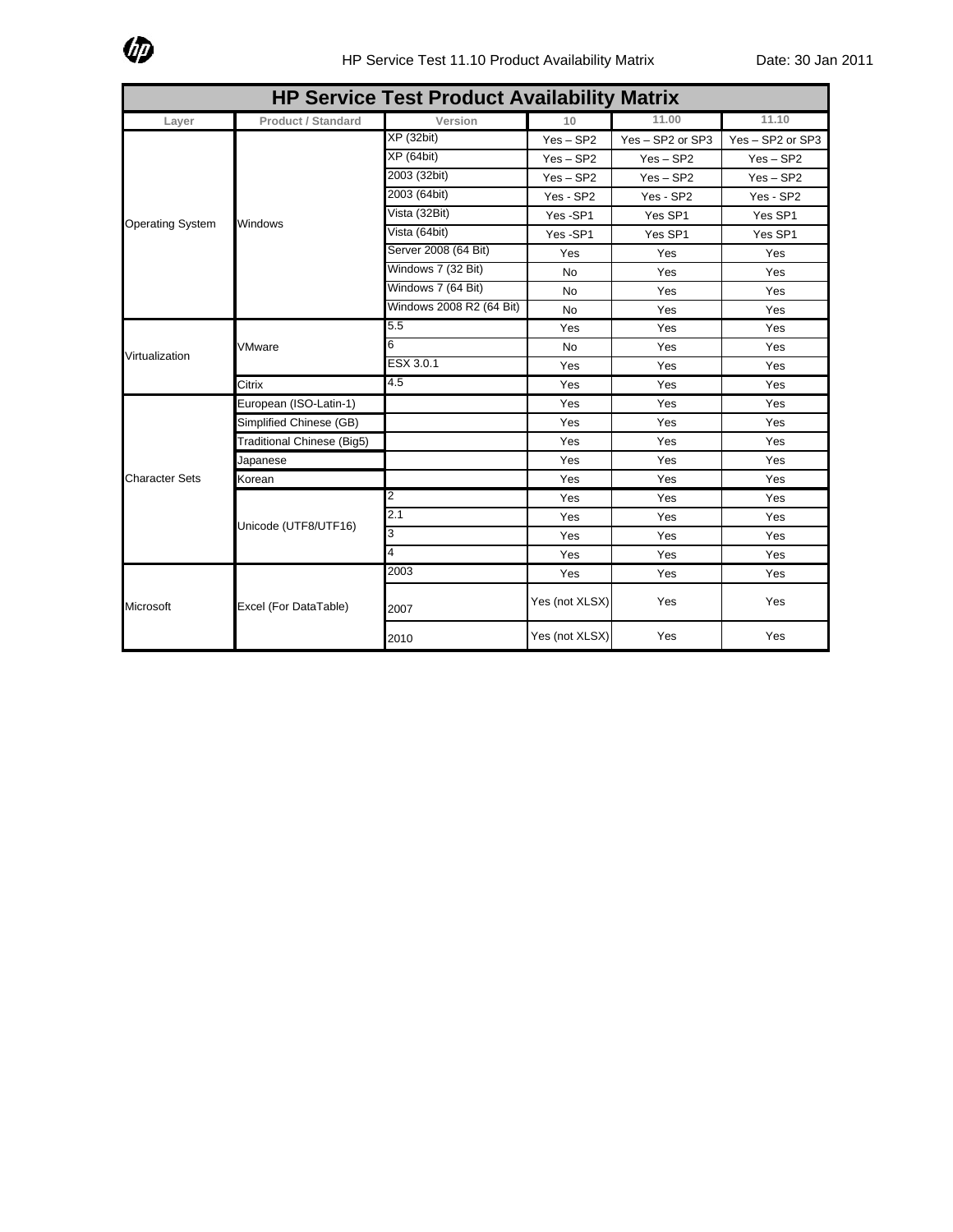

| Integrations with other HP products |                           |                     |                      |                                                                        |                                                                        |  |
|-------------------------------------|---------------------------|---------------------|----------------------|------------------------------------------------------------------------|------------------------------------------------------------------------|--|
| Layer                               | <b>Product / Standard</b> | Version             | 10                   | 11.00                                                                  | 11.10                                                                  |  |
| <b>HP Products</b>                  | QuickTest Professional    | $8.\overline{2}$    | No                   | <b>No</b>                                                              | <b>No</b>                                                              |  |
|                                     |                           | 9                   | No                   | <b>No</b>                                                              | <b>No</b>                                                              |  |
|                                     |                           | 9.1                 | No                   | <b>No</b>                                                              | No                                                                     |  |
|                                     |                           | 9.2                 | No                   | No                                                                     | No                                                                     |  |
|                                     |                           | 9.5                 | <b>No</b>            | <b>No</b>                                                              | No                                                                     |  |
|                                     |                           | 10                  | No                   | <b>No</b>                                                              | <b>No</b>                                                              |  |
|                                     |                           | 11                  | $\overline{N}$       | Yes                                                                    | Yes                                                                    |  |
|                                     | <b>HP Quality Center</b>  | 9                   | Yes                  | <b>No</b>                                                              | <b>No</b>                                                              |  |
|                                     |                           | 9.2                 | Yes                  | No                                                                     | No                                                                     |  |
|                                     |                           | 10                  | Yes                  | Yes                                                                    | Yes                                                                    |  |
|                                     |                           | 11                  | <b>No</b>            | Yes                                                                    | Yes                                                                    |  |
|                                     | <b>HP LoadRunner</b>      | 8.1                 | Yes                  | No                                                                     | No                                                                     |  |
|                                     |                           | 9                   | Yes                  | <b>No</b>                                                              | <b>No</b>                                                              |  |
|                                     |                           | 9.1                 | Yes                  | <b>No</b>                                                              | No                                                                     |  |
|                                     |                           | 9.5                 | Yes                  | <b>No</b>                                                              | No                                                                     |  |
|                                     |                           | <b>Emerald Maya</b> | <b>No</b>            | Yes                                                                    | Yes                                                                    |  |
|                                     | Performance Center        | 9.5x                | Yes                  | <b>No</b>                                                              | No.                                                                    |  |
|                                     |                           | <b>Emerald Maya</b> | <b>No</b>            | Yes                                                                    | Yes                                                                    |  |
|                                     | Service Test Management   | 10                  | Yes                  | Yes (but requires<br>ALM/QC - STM<br>client download from<br>IE first) | Yes (but requires<br>ALM/QC - STM<br>client download<br>from IE first) |  |
|                                     |                           | 10.1                | Yes                  | Yes (but requires<br>ALM/QC - STM<br>client download from<br>IE first) | Yes (but requires<br>ALM/QC - STM<br>client download<br>from IE first) |  |
|                                     |                           | 10.5                | Yes                  | Yes                                                                    | Yes                                                                    |  |
|                                     | <b>Service Test</b>       | 9.53                | x                    | Can live together                                                      | Can live together                                                      |  |
|                                     |                           | 10                  | x                    | Can live together                                                      | Can live together                                                      |  |
|                                     |                           | Plugin 9.5x         | $\pmb{\mathsf{x}}$   | Can live together                                                      | Can live together                                                      |  |
|                                     |                           | 11                  | Can live<br>together | х                                                                      | х                                                                      |  |